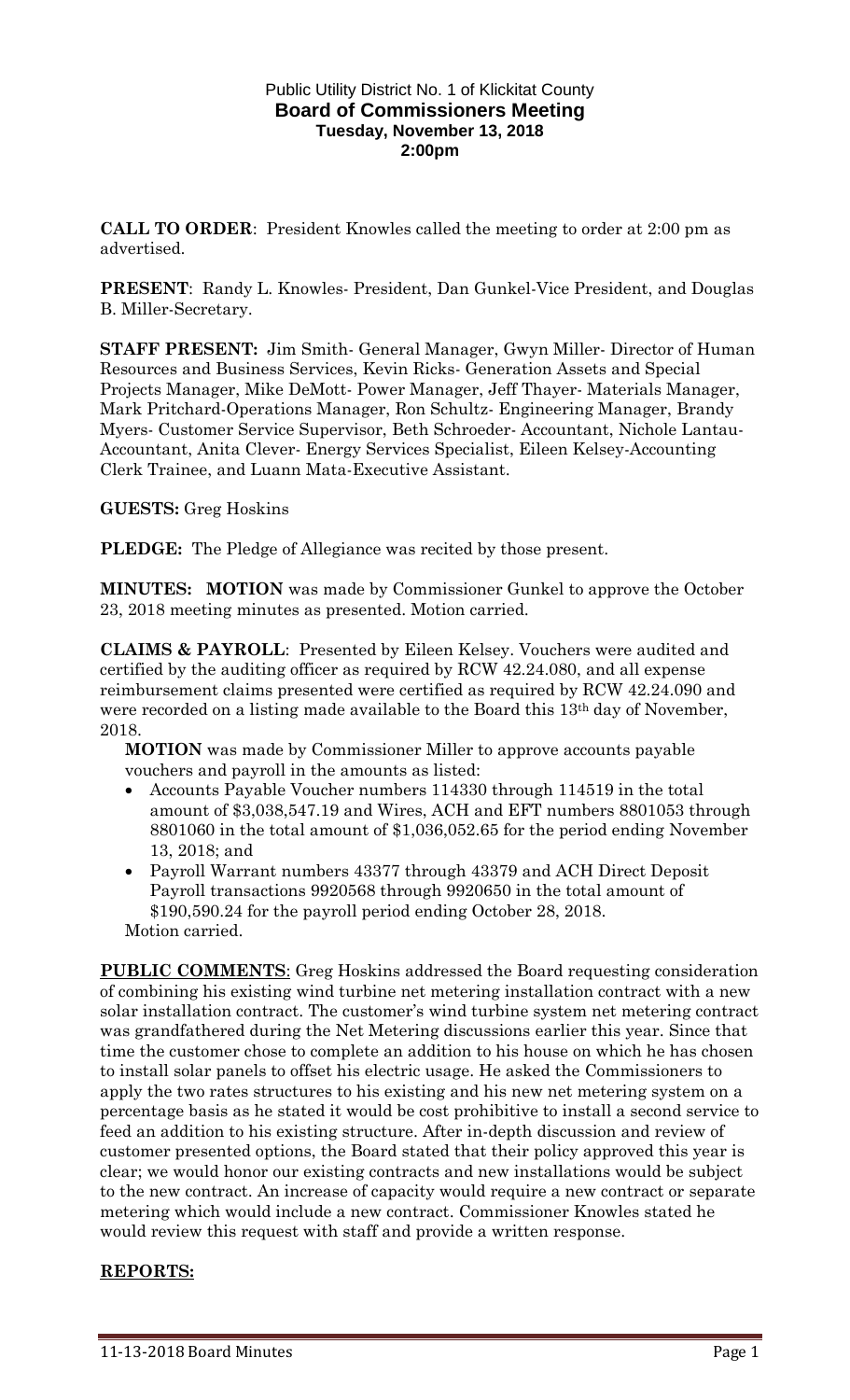**Generation Assets/Renewable Energy Projects Report**– Kevin Ricks presented the Generation Assets and Renewable Energy Projects report for October. The plant commissioning began September 27th, on November 2nd we began metering gas into the Northwest Pipeline on a continuous basis. As such, we are deeming November  $2<sup>nd</sup>$ , 2018 as our commercial operation date. The gas flow is meeting the pipeline specifications and the plant has reached 80% of its capacity so far. Monday there was an operation that forced a hard shutdown of the system. The equipment was evaluated and a wiring issue was found. The repair was made and gas production resumed. We are also working through an airflow capacity issue with Griffiths and are evaluating options for disposal of condensate. The Board was pleased with the commercial operational status of the project, but want staff to focus on obtaining full production.

**Power Management Report**–Mike DeMott presented the Power Management report for November. Mid-C current and forward power prices and Sumas gas pricing was reviewed with discussion of Canadian pipeline rupture impact on pricing. Due to this pipeline rupture, we may see higher prices throughout the winter. A cold winter combined with low gas supply could result in higher pricing for both gas and power. White Creek Wind generation should reach Tier 1 output levels in November. White Creek revenue is higher than budget for October due to favorable pricing. BPA TC-20 process is nearing completion and potential impacts for KPUD were reviewed including favorable impact on forecasted transmission rates. Northwest Requirements Utilities helped represent KPUD interests in the TC-20 process. The Public Generating Pool (PGP) is working with E3 to complete a reliability study of the western power system under various levels of variable, renewable generation. A sample slide from the draft report was reviewed showing the relationship between energy storage duration and renewable oversupply. Mike continues discussion with potential sources of an Operating Line of Credit.

**Financial Report**–Beth Schroeder and Nichole Lantau presented the updated financial reports for August. There was an increase in revenue in all areas in August except generation. The generation reduction was due to the June 4th shutdown of Landfill Gas II. We will not have revenue from this facility until the Renewable Natural Gas (RNG) project is operational. Accounting's goal is for the 2018 year-end financial forecasts to be updated by the end of the week. We anticipate receipt of the Use Tax refund from the Department of Revenue (DOR) before the end of the year. We anticipate receiving \$1.9 million. This refund will be credited back against the sales tax paid under the work order and is not considered income. There will be some additional refunds expected from DOR in 2019. Commissioner Miller requested clarification on whether income was inclusive of the irrigation reimbursement adjustments that just processed. The revenue numbers in August are correct, but the next financial reports will show October income adjusted. Commissioner Miller requested that accounting include a note on the financial statement to demonstrate the items that are outside of normal business circumstances.

The National Information Solutions Cooperative (NISC) Accounting and Business Solutions (ABS) process review was completed last week. We have already begun our customer communication promotion on the new billing system. We have already received interest in the \$5 credit offer for signing up for smart hub and paperless billing. The Commissioners wanted to verify that we specifically state One-Time credit. The Customer Care and Billing (CCB) NISC transition is scheduled for the week of December 2nd. Accounting's transition is scheduled for the end of January.

The Washington State Auditors will conduct an exit audit on Friday November 16th at 11:00 a.m.

**COMMISSIONER DAN GUNKEL –** Commission Gunkel reported that he and Rex Johnston meet regarding a Landfill Gas Improvement Fund loan request received from the Dallesport Water District. The request was to fund the purchase of a new well, retire existing infrastructure, increase capacity and reliability. The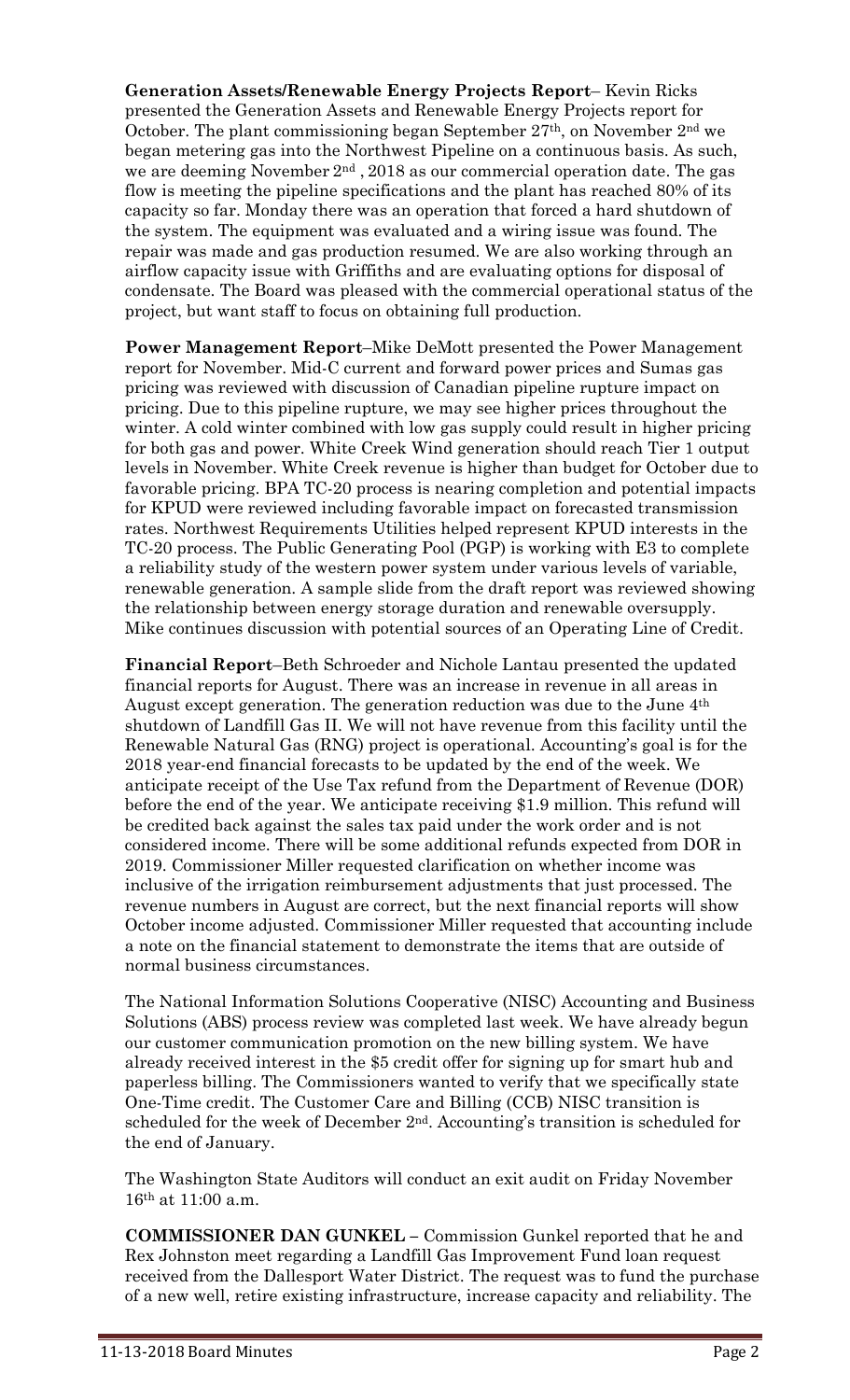request met the funds requirements and the application was approved for \$200,000 provided the contingencies stated were met prior to funding.

**COMMISSIONER DOUGLAS MILLER -** Commissioner Miller reported that he would be attending the Washington Public Utility District Association (WPUDA) meeting this week. He also mentioned that he read an interesting article in the Wheat Life publication where it stated that DNR wheat land lease values were \$40.00 per acre per year. It also mentioned there were several potential solar farm investigations happening throughout our region.

**COMMISSIONER RANDY KNOWLES** – Commissioner Knowles reported that he attended the Public Utility Risk Management (PURMs) meeting. They talked about developing Cyber insurance minimum standards. They spoke about developing a policy group and Commissioner Knowles asked if Chris Evans would be interested in participating. Gwyn Miller will discuss and bring back an update from IT at the next meeting. PURMS also approved their 2019 Operational Budget. A discussion on Health Insurance commenced. There were suggestions of a tiered plan, maintaining consistency throughout each member's plans, and raising the stop loss amounts. PURMS also did comparisons with other government agencies and the comparison was reasonable, but PURMS needs to evaluate our plan against other utility groups to come up with a better metric. The group will be looking for a company to complete a survey.

#### **GENERAL MANAGER –** The complete report can be found at:

[htp://www.klickitatpud.com/topicalMenu/commissioners/GM\\_Reports.aspx](http://www.klickitatpud.com/topicalMenu/commissioners/GM_Reports.aspx) In addition to the written report, Mr. Smith presented the following information:

- Jim mentioned that the Strategic planning session is scheduled to begin at 9:00 am on Wednesday November 14th. This meeting will be held at the Maryhill Museum addition. The new addition side doors will be open at 8:30.
- The second December board meeting is scheduled December 27th, at 2:00 pm. Commissioner Miller will attend in person and the others intend to call in. The meeting will consist of paying vouchers and the call in information will be provided in the commission packet for the meeting.
- We received some clarification on the Department of Ecology capital funds being proposed for the 2019/2020 biennium. There is \$500,000 available for water supply improvements connected with the Goldendale Energy Storage project if water supply improvements are possible. Jim and Brian will followup on ideas and Jim suggested that we discuss with Darryl Olsen of the Snake River Irrigators.
- The WPUDA General Meeting is scheduled for December  $5<sup>th</sup>$  -7<sup>th</sup>. Jim will attend the meeting on behalf of Klickitat PUD.
- At Jim Smith's request, WPUDA is developing a legislative proposal to modify retiree's ability to work a limited amount of hours when they take early retirement under PERS. At this time if a Public Employee's Retirement System (PERS) member retires and begins to draw their retirement before the designated retirement age they are not eligible to come back to work for a utility ever. The Teachers Retirement System (TERS) pursued legislation that removed this limitation from their retirement plans to allow bringing back experienced staff when necessary. WPUDA is promoting that PUDs should fall under the same requirements as TERS. We will watch how this develops.
- The McNary Crane litigation was settled between the insurance company and the crane manufacturer, who also did the safety review prior to us using the crane during the runner rebuild. KPUD's share of the settlement will be about \$36,000.
- We received a call from Moody's. They mentioned they read our press release stating that the RNG project was operational and wanted to schedule an update phone call. This call has been scheduled for December 12.

# **AGENDA ITEMS:**